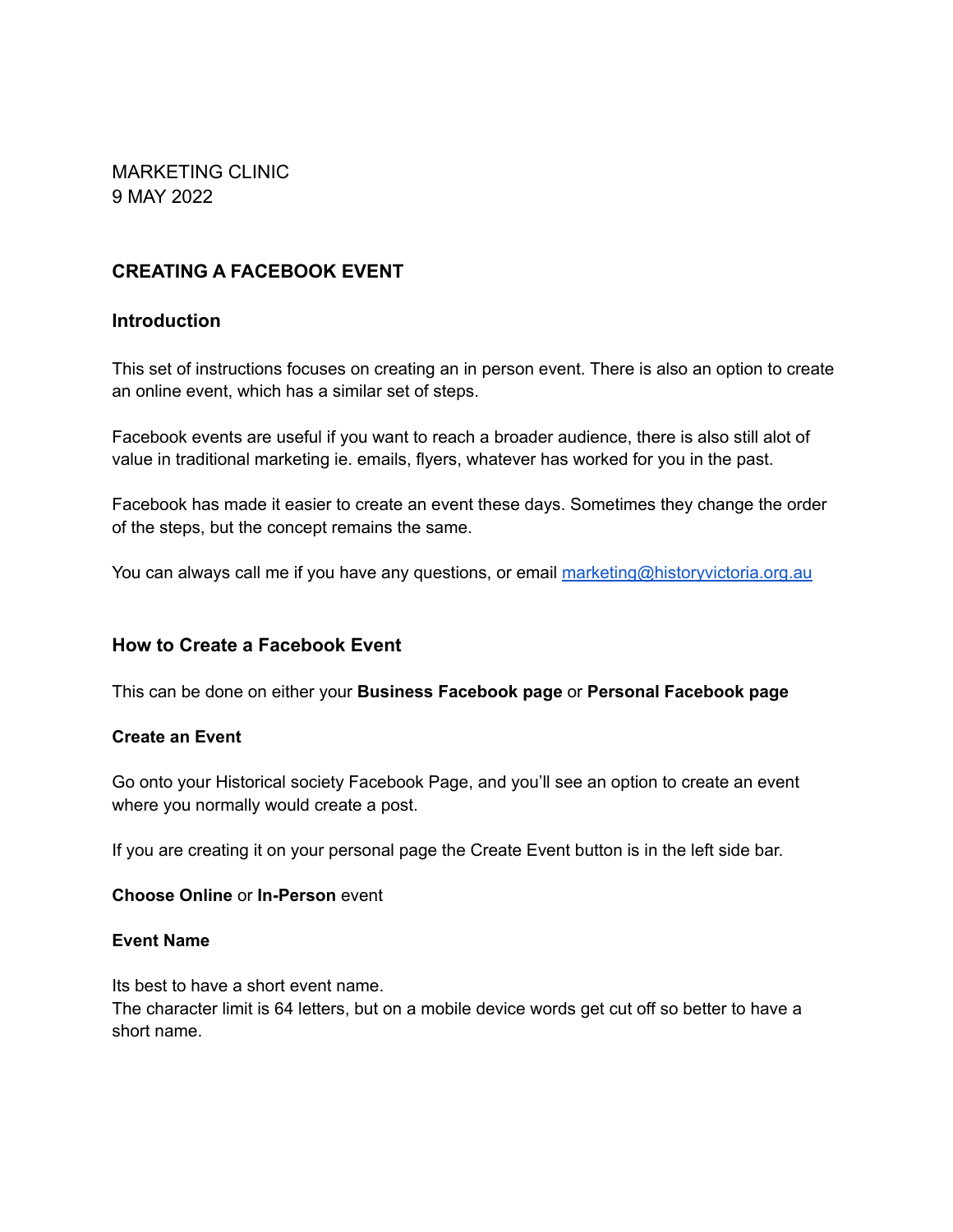#### **Start Date and Time**

**End Date and Time** (if you have one) Can also click **Recurring event**

**Privacy** Choose what level of privacy you want on the event

#### **Description**

Here you can add anything you want to tell people about your event, can add additional links, mention speakers, and add the ticketing information. (for example, you can also add a Zoom link in here)

It's good to keep in mind that people only see the first couple of lines depending on what device they are on. So it's best to put the most enticing information first.

#### **Category**

Choose the category. Sometimes there isn't a category that fits, you can also choose none. If you choose a category it will show it to people nearby who show interest in other history related events.

#### **Location**

If it's not an online event you can choose the Location and it automatically adds a map that people can click on and get directions. Just start typing the address and it automatically comes up

Click Next. Then begin to put in information.

**Publish!** You can now publish your event, save it as a draft or schedule a time you want to post an event

**Invite guests -** After the event is up, you can start inviting people. You will see a tab to invite guests, and you click on it and invite people one at a time.

**Start posting updates** - these are posted in the newsfeed of the event, as you would on your usual page.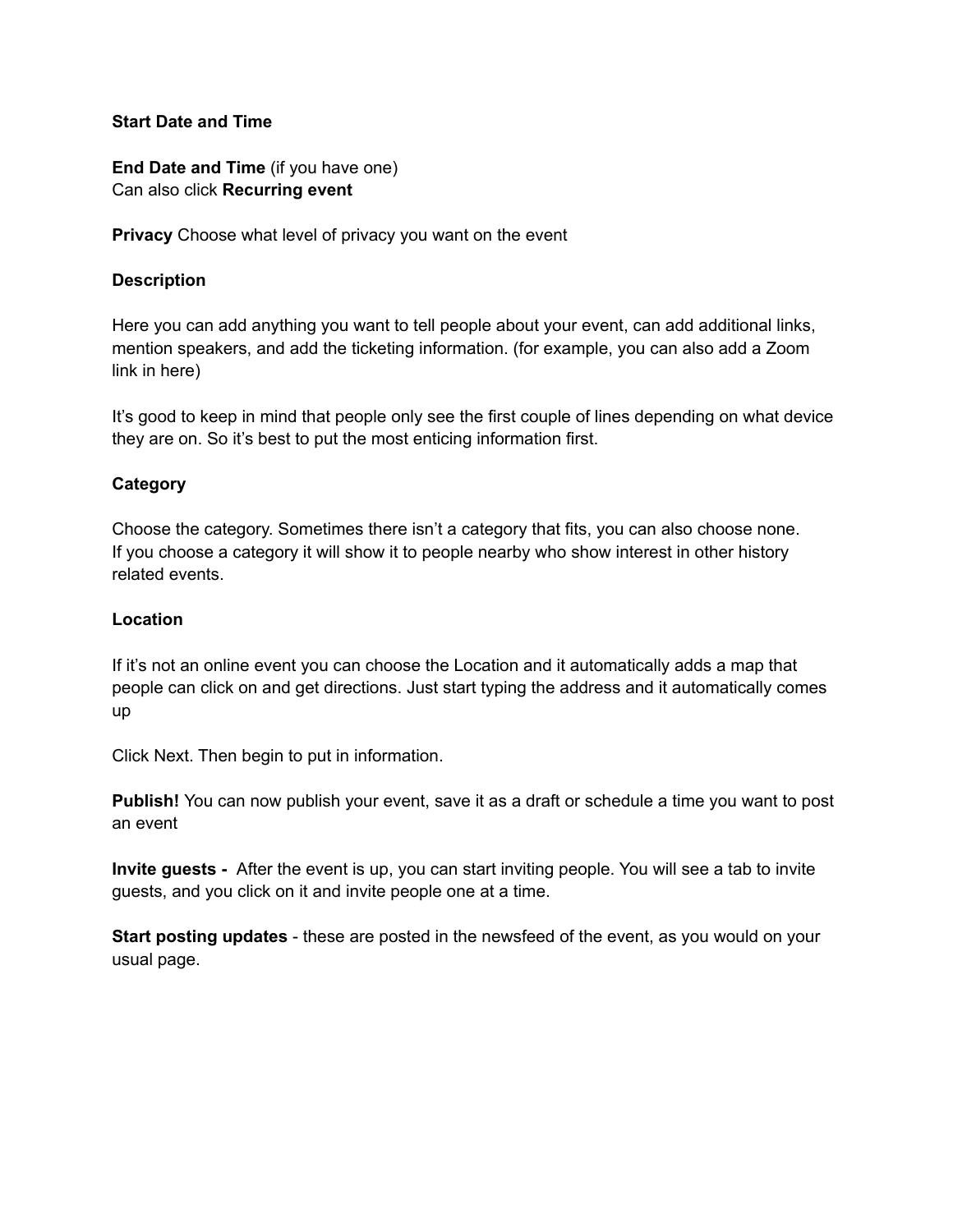### **Other steps in the process:**

## **Cover photo**

.

You'll be asked to upload a photo for the event as part of the process too (where this happens Facebook keeps changing!). In May 2022 it's after your event has been published. See instructions below.

At the moment Facebook is uploading your page's cover photo as the event photo. To change this simply:

- 1. Select your event and tap Edit below your event's title.
- 2. Next to the title, tap then select Upload a photo.
- 3. Select a photo and tap Done.

Its best to have a close up photo as they look good both on the computer and on mobile devices (ie. people smiling at the last event, or any other creative close up). Keep in mind people connect with faces.

Tips - Facebook doesn't like images with alot of text. If there's more than 20 percent text on an image it won't have good reach. Also it's hard to read images with text on a mobile. For example it's best not to put the flyer of the event.

# **11 TOP TIPS TO MAKE SURE YOUR FACEBOOK EVENT REACHES PEOPLE**

An event doesn't just work as you've put it up. Here are some top tips, some of which we've discussed. All these options require no budget.

- 1. Keep the name of your Facebook event short as it will get cut off on a lot of devices.
- 2. Optimise your events image. 1920 x 1080 to look good on mobile and desktop.Don't put a bunch on text on it as Facebook doesn't like it. Beautiful, close up pictures are best to get peoples attention.
- 3. If people are working the event, ask them to mark that they are going to be there. So it looks like guests are coming. Noone generally wants to be first to a Facebook event.
- 4. Ask the tech savvy staff and volunteers that are going to invite their friends that might be interested.To get early interest in the event
- 5. Don't invite all your friends on your Facebook list. It gets a bit spammy, and Facebook picks it up.
- 6. Ask people that are already going to share the event on Facebook.
- 7. Post about the event on your social media to keep introducing people to it, with the link to the event.
- 8. Event pages have their own newsfeed so its also good to give updates on how its going or related information.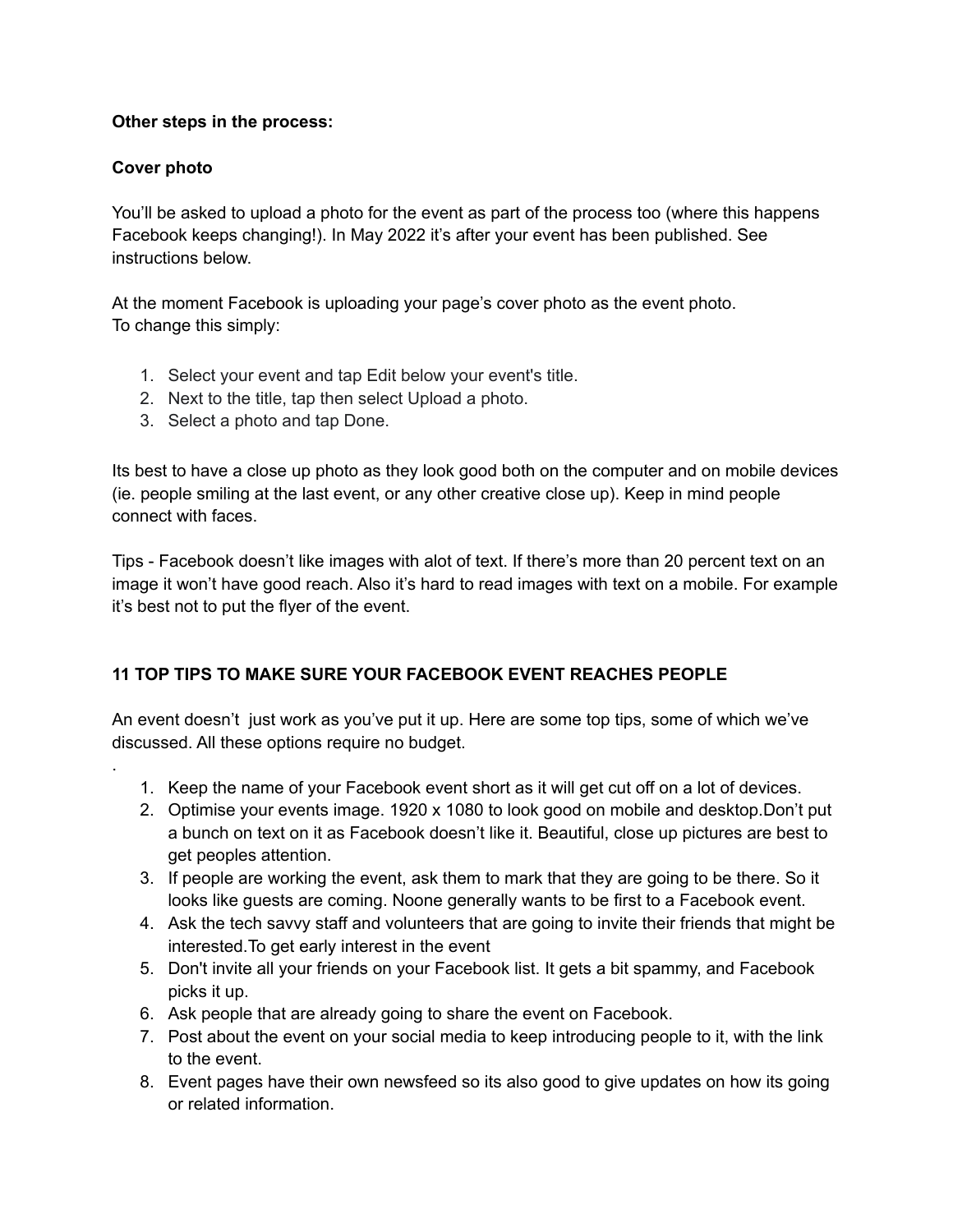- 9. Adding hashtags to your posts is a way to get a broader reach. Simply In order to create a hashtag on Facebook, simply start typing the first hashtag that's relevant to your post. Ie. #history #ancestory #heritage #event #melbourne Facebook will recognize the hashtag and recommend related and trending Facebook hashtags to use. Add any of the relevant hashtags Facebook is recommending to the post. A maximum of three is recommended.
- 10. Posting your event to another group is also a great way to get exposure. To do this you can either join the group as an individual or as you wanted to post your event in a group and the admin doesn't allow you to join as a group then perhaps you could join the group as an individual. Then send a message to the group you want to join, explaining a bit about who your group is ask if they could change their settings (so that groups can join as well as individuals).
- 11. Don't rely entirely on Facebook as it's a great way to market but what you've been doing in the past do it. Ie. flyers and email campaigns. Do it all together.

# **\*Further Reading: Boosting an Event (you can only do this on a Business Facebook Page, not a Personal Business Page)**

This is so it becomes an ad and requires a little budget.

How to promote an event from your Facebook Page.When your event is up you will see an option to Promote, or Boost the Event.

- 1. Go to your Facebook Page and click Promote
- 2. Choose the event that you want to promote and click Boost Event/ or directly to Boost an event
- 3. If your event is in person and requires tickets, choose your objective in the Goal section. Otherwise, skip to step 5.
	- If you choose the Sell Tickets goal, the Get Tickets call-to-action button appears on your ad. If you choose the Increase Awareness goal, the Interested call-to-action button appears on your ad.
	- If your event is online and/or doesn't require tickets, your ad optimises for event responses and includes the Interested call-to-action button.
- 4. (Optional) To change the text of the ad, type in the Description box. The box automatically populates with the event description.